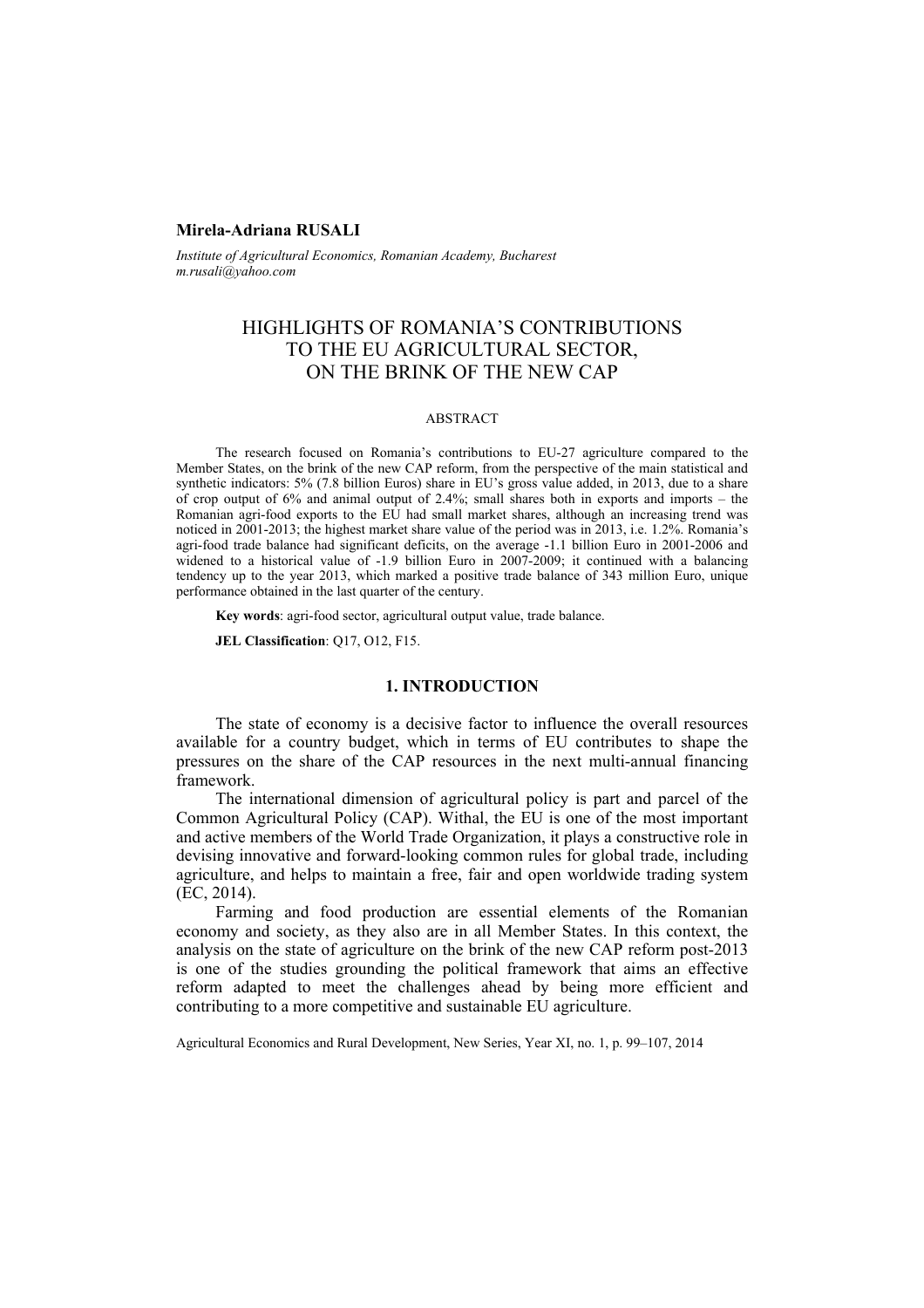The main objectives of the agricultural policy of the EU, to ensure a decent standard of living for farmers, to provide a stable and safe food supply chain at affordable prices for consumers, and to ensure the development of rural areas throughout the EU, are further pursued in the 2013 reform of the CAP when focused on the sustainable management of resources. Each of these objectives is to a certain extent represented by the statistics used in this article.

## **2. MATERIAL AND METHOD**

The research study used the methods of statistical and comparative analysis and synthesis of the results indicated by qualitative and quantitative evaluations of relevant structural sectoral indicators and of economic performance, aiming at identifying Romania's main contributions to the EU agriculture on the brink of the new CAP designed in 2013, related to the member states.

The main statistical indicators related to agriculture resources were analyzed, namely utilized agricultural area (UAA), livestock units (LSU), labour input and synthetic indicators specific to the agricultural sector, including the gross value added (GVA) in the primary sector of the economy, agricultural output and agrifood foreign trade flows.

The working material was supplied by the online database of the European Commission, Eurostat, corresponding to the time period 2001-2013, within the limit of data availability provided by the agricultural census and country reports, as well as from the National Institute of Statistics for trade data related to Romania.

# **3. RESULTS AND DISCUSSIONS**

Within a geographical, administrative and socio-economic predominantly rural space, agriculture was and continues to be a sector of first importance in Romania. Yet, the performances have not risen to the level of the natural potential and of the opportunities and expectations of the population related to the financial support supplied by CAP.

The contribution of the primary sector (agriculture, forestry and fisheries) of the Romanian economy in the gross value added (GVA) had a downward trend, falling from 12% in the early 2000s to 6.7% in 2010 (MADR, 2013) and 6.4% in 2013, reaching a minimum historical value. The share of the agricultural sector remains, however, almost 4 times higher than the EU-27 average, 1.7% (Figure 1).

Romania avails of a significant part of resources for agricultural activity, representing, as shares in EU-27, 32% of the agricultural holdings, 7.7% of the utilized agricultural area, 4% of the livestock units and 16.5% of the labour input full-time equivalent employed in agriculture, expressed by annual work units (AWU), yet the least standard output per farm can be also underlined (Table 1).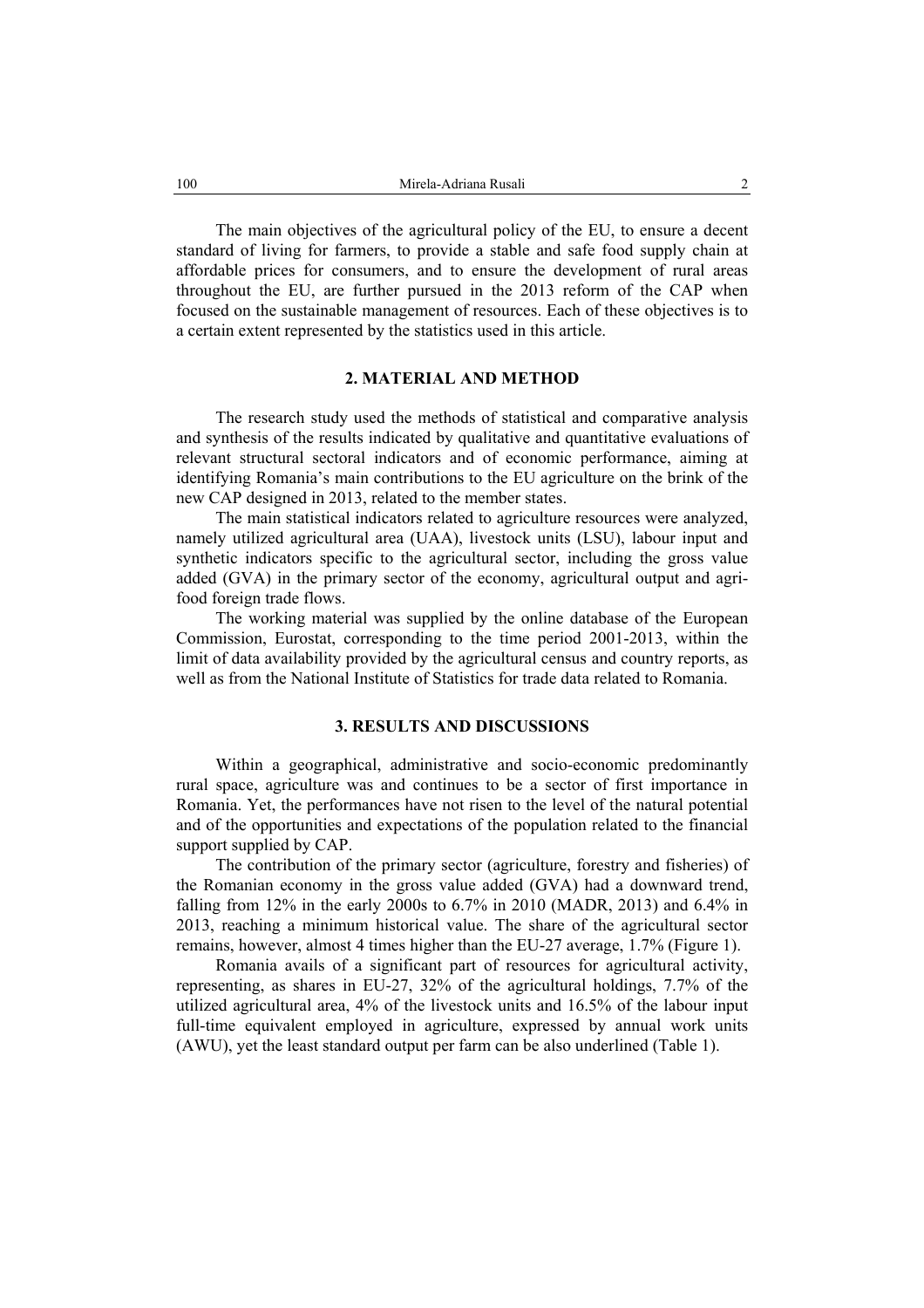

*Source*: Processing of Eurostat data [aact\_eaa01].



From Table 1, contrasts in the land structure across the EU can be noticed, i.e. half of the holdings (6 million) of very small sizes (less than 2 ha) farmed 2.5% of total UAA, according to the 2010 agricultural census, while 2.7% of all holdings of very large size (over 100 hectares) farmed half of the total land in EU (50.2%).

There are roughly 3 categories of countries in the EU: 8 countries with small farms, up to 10 ha, 10 countries with large farm sizes over the EU average of 34.4 ha and the remaining 9 countries with farm sizes from 11 to 32 ha per farm.

It strikes that nearly one third (or 3.9 million) of all agricultural holdings are found in Romania, out of which three quarters are very small-sized, under 2 hectares. In this category we can also find Malta (0.9 ha/farm), Cyprus (2.3 ha/farm), Greece (5 ha/farm), Slovenia (6.4 ha/farm), Hungary (9.3 ha/farm), Poland (9.6 ha/farm) and Italy (10.7 ha/farm).

Although a decreasing trend was noticed in the period 2007-2012, Romania together with Poland are the two countries with the largest number of employees in the primary sector (2.7 and 1.8 million people respectively), accounting for almost half (49%) of total employment in the primary sector in the EU in 2013. Romania, Bulgaria, Poland, Greece and Portugal had the highest shares of employment in the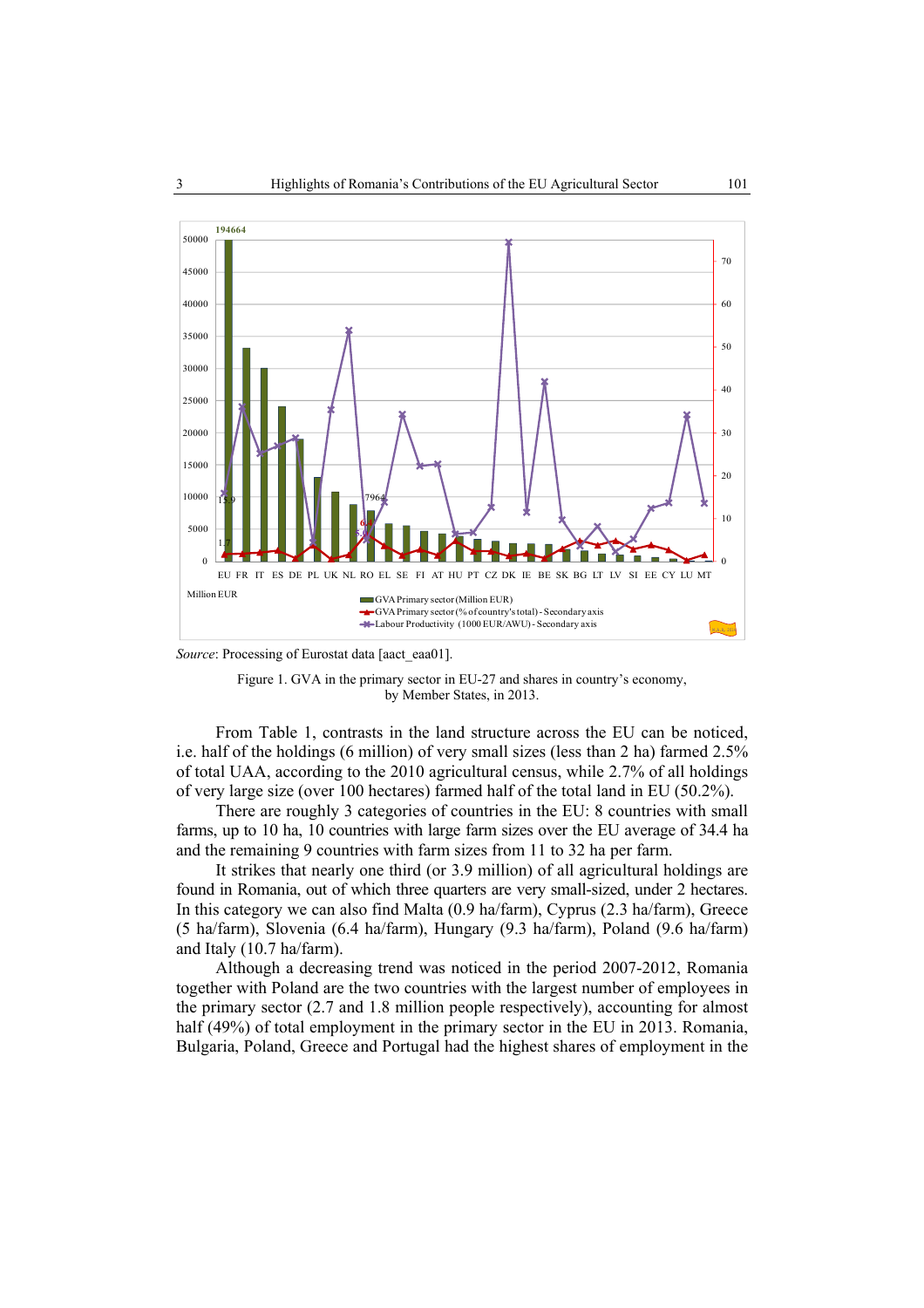primary sector in the EU (from 30% in Romania to 10.5% in Portugal), whereas the lowest rates (up to and equal to 1.5%) were noticed in Luxembourg, Belgium, the United Kingdom and Germany.

|             | No. of           | <b>UAA</b>       | Livestock     | Labour                                            | Average<br>size | <b>Standard</b><br>output |
|-------------|------------------|------------------|---------------|---------------------------------------------------|-----------------|---------------------------|
| Country     | farms            |                  | units         | force                                             | of farm         | per farm                  |
|             | (1,000)          | (million ha)     | $(1,000$ LSU) | $(1,000 \text{ AWU})$<br>full-time<br>equivalent) | (ha/farm)       | (1,000)<br>EUR/farm)      |
| Belgium     | 43               | 1.3              | 3,799         | 62                                                | 31.2            | 169                       |
| Bulgaria    | 370              | 5.0              | 1,149         | 407                                               | 13.5            | 7                         |
| Czech Rep.  | 23               | 3.5              | 1,722         | 108                                               | 154.0           | 169                       |
| Denmark     | 42               | $2.\overline{7}$ | 4,919         | $\overline{52}$                                   | 63.3            | 200                       |
| Germany     | 299              | 16.7             | 17,793        | 546                                               | 55.8            | 139                       |
| Estonia     | 20               | 1.0              | 306           | $\overline{25}$                                   | 49.3            | 30                        |
| Ireland     | 140              | 4.5              | 5,787         | 165                                               | 32.0            | 31                        |
| Greece      | 723              | 3.7              | 2,407         | 430                                               | 5.1             | 10                        |
| Spain       | 990              | 23.6             | 14,831        | 889                                               | 23.9            | 35                        |
| France      | 516              | 29.0             | 22,674        | 780                                               | 56.1            | 98                        |
| Italy       | 1,621            | 17.3             | 9,912         | 954                                               | 10.7            | 31                        |
| Cyprus      | 39               | 0.1              | 201           | 19                                                | 2.3             | 12                        |
| Latvia      | 83               | $\overline{1.9}$ | 475           | 85                                                | 22.4            | $\overline{9}$            |
| Lithuania   | 200              | 2.9              | 900           | 147                                               | 14.5            | 8                         |
| Luxembourg  | $\overline{2}$   | 0.1              | 168           | $\overline{4}$                                    | 59.6            | 122                       |
| Hungary     | 577              | 5.3              | 2,484         | 423                                               | 9.3             | 9                         |
| Malta       | 13               | 0.0              | 42            | $\overline{5}$                                    | 0.9             | $\overline{8}$            |
| Netherlands | 72               | 1.8              | 6,712         | 162                                               | 25.5            | 262                       |
| Austria     | $\overline{150}$ | 2.9              | 2,517         | 114                                               | 19.1            | 39                        |
| Poland      | 1,507            | 14.4             | 10,377        | 1,897                                             | 9.6             | 13                        |
| Portugal    | 305              | 3.7              | 2,206         | 363                                               | 12.2            | 15                        |
| Romania     | 3,859            | 13.9             | 5,444         | 1,610                                             | 3.6             | $\overline{\mathbf{3}}$   |
| Slovenia    | 75               | 0.5              | 518           | 77                                                | 6.4             | 12                        |
| Slovakia    | 24               | 1.9              | 668           | 56                                                | 78.8            | 71                        |
| Finland     | 64               | 2.3              | 1,121         | 60                                                | 35.4            | 48                        |
| Sweden      | 71               | $\overline{3.0}$ | 1,752         | 57                                                | 42.6            | 53                        |
| UK          | 187              | 17.3             | 13,308        | 266                                               | 92.4            | 105                       |
| EU-27,total | 12,015           | 180.3            | 134,192       | 9,761                                             | 34.4            | 63                        |

*Table 1*  Structural indicators of agriculture in EU-27: Romania compared to Member States

*Source:* Processing of data from Eurostat (online data code: ef\_kvftaa), from the Agricultural Census 2010.

Figure 2 indicates that Romania has a forefront position as regards the contribution of UAA in the EU, by the structure of natural land, with shares of 8.3% in permanent grassland which contribute to increased potential for grazing, as well a share of 7.9% of arable area in 2013, ranking the sixth among the member states, after France, Spain, Italy, Germany and Poland.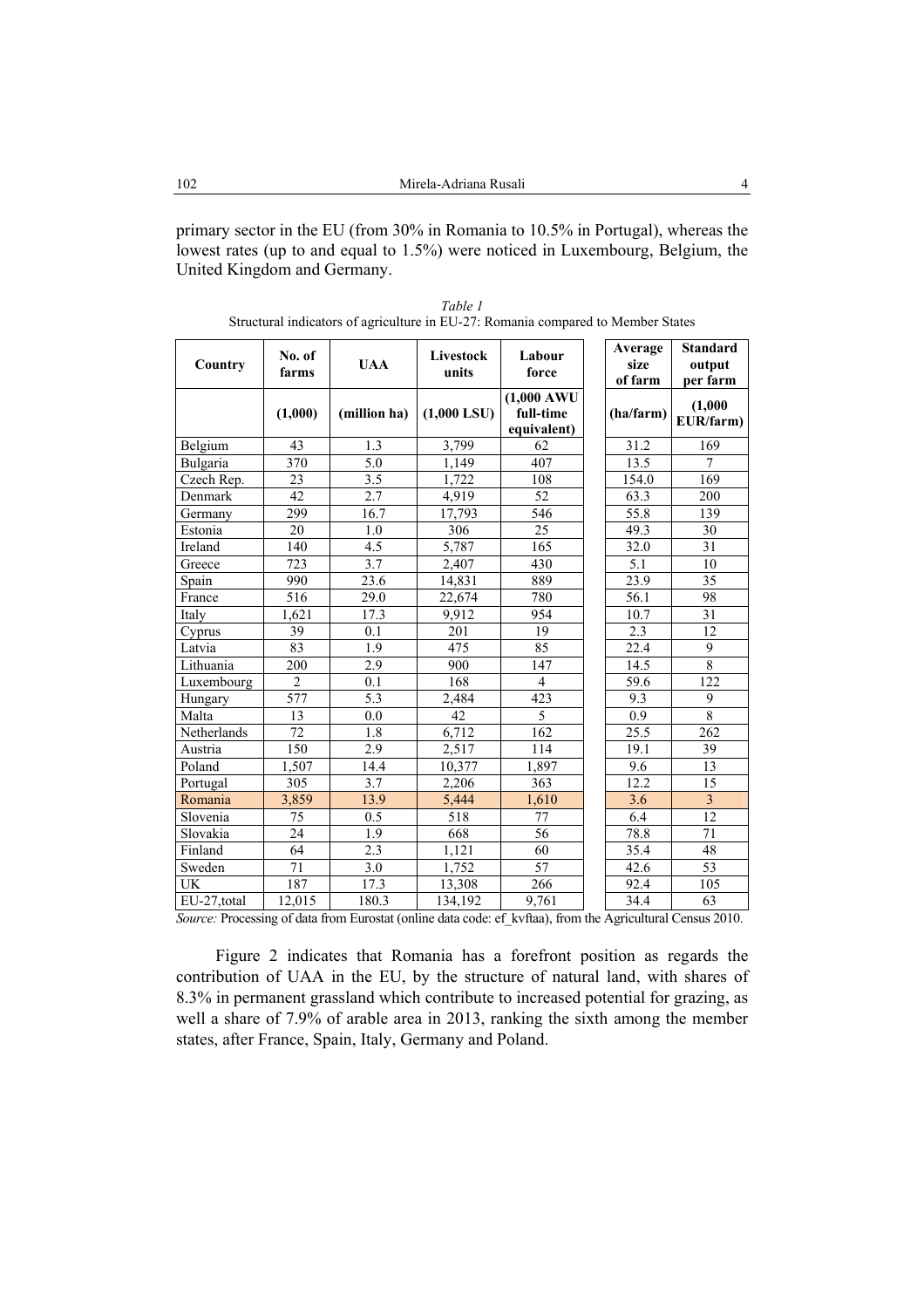

*Source*: calculations based on Eurostat data.

Figure 2. Structure of UAA in EU-27: Romania's share vs. Member States, in 2013.

Even though the GVA of almost 8 billion EUR placed Romania in the top ten EU member states, after France, Italy, Spain, Germany, Poland, UK and the Netherlands, the labour productivity of the sector remains modest, i.e. 5 thousand EUR per AWU in 2013 (Figure 1).

The evaluation based on Eurostat statistics indicate a share of 4%, amounting to 7 billion EUR, of the Romanian agriculture in the average gross value added (GVA) obtained in the period 2001-2013 in EU-27 agriculture.

This performance resulted on the basis of increasing the share of the value of crop production from 3.9% in 2001 to 5.7% of the EU-27, obtained in 2012. At the same time, the share of the value of animal production decreased from 2.7% to 2.3% (Table 2).

Nevertheless, the major contribution of Romania's agriculture in the economy of the EU and that of the share of employment in agriculture, are indicators of a divergent gap between Romania and the agricultural sector development level in the greatest part of member states.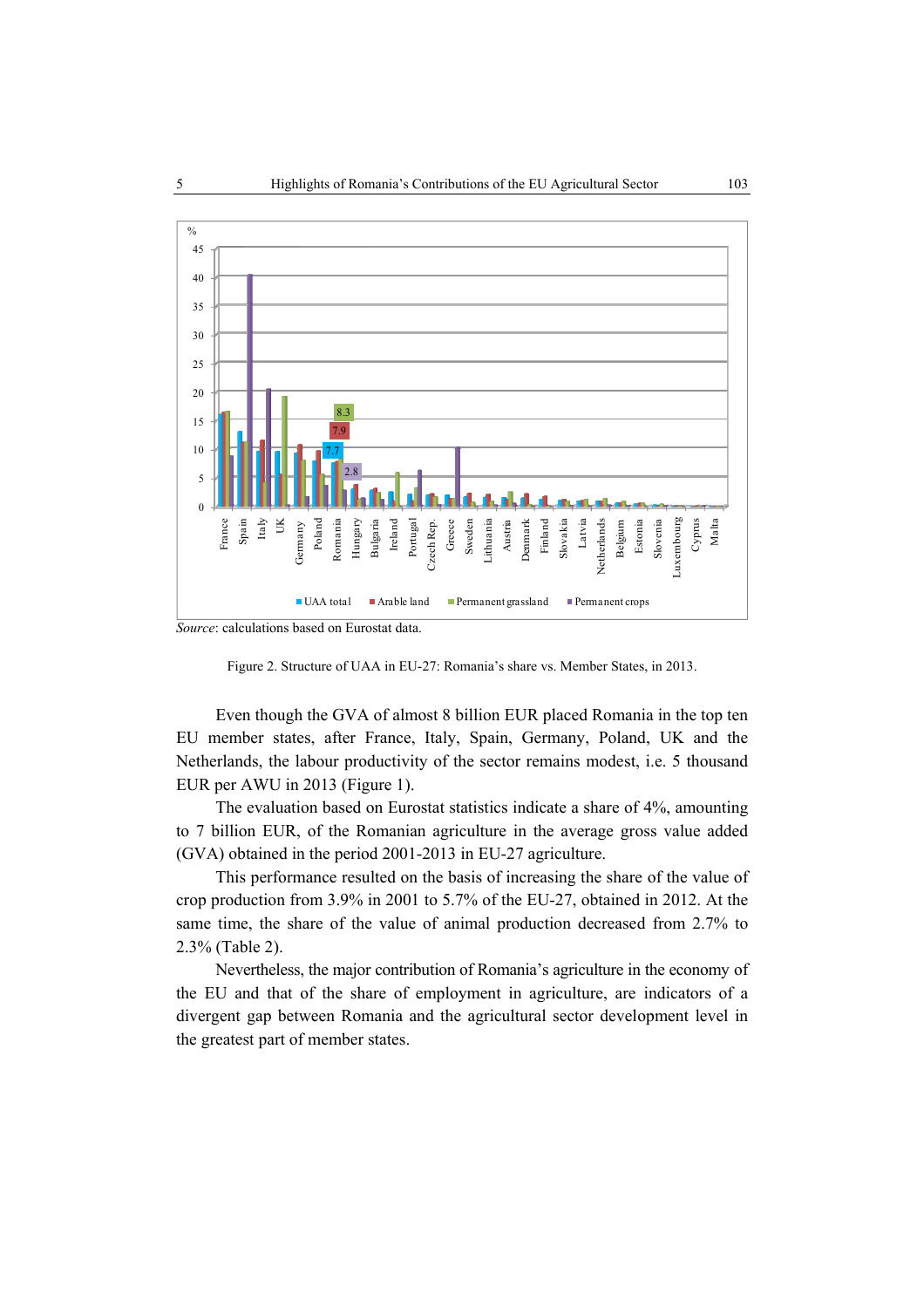| ۰,<br>٦ |  |
|---------|--|
|---------|--|

|                 | <b>CROP</b><br><b>OUTPUT</b> |       |                 | <b>ANIMAL</b><br><b>OUTPUT</b> |          |                 | <b>AGRICULTURA</b><br><b>L OUTPUT</b> |       |
|-----------------|------------------------------|-------|-----------------|--------------------------------|----------|-----------------|---------------------------------------|-------|
|                 |                              |       |                 |                                |          |                 |                                       |       |
| <b>GEO/TIME</b> | 2001                         | 2013  | <b>GEO/TIME</b> | 2001                           | 2013     | <b>GEO/TIME</b> | 2001                                  | 2013  |
| France          | 20.45                        | 18.95 | France          | 17.26                          | 15.81    | France          | 19.12                                 | 17.78 |
| Italy           | 15.70                        | 13.60 | Germany         | 14.94                          | 14.52    | Germany         | 13.58                                 | 13.34 |
| Germany         | 12.72                        | 12.70 | Italy           | 10.25                          | 10.14    | Italy           | 13.72                                 | 12.76 |
| Spain           | 12.83                        | 12.27 | UK              | 9.11                           | 9.84     | Spain           | 11.32                                 | 10.66 |
| Netherlands     | 5.72                         | 6.24  | Spain           | 10.24                          | 9.56     | <b>UK</b>       | 7.03                                  | 7.13  |
| Romania         | 3.86                         | 5.67  | Netherlands     | 6.17                           | 6.82     | Netherlands     | 6.23                                  | 6.82  |
| Poland          | 4.11                         | 5.55  | Poland          | 5.01                           | 6.57     | Poland          | 4.44                                  | 5.83  |
| UK              | 5.30                         | 5.09  | Denmark         | 3.79                           | 4.04     | Romania         | 3.24                                  | 4.04  |
| Greece          | 4.66                         | 3.18  | Ireland         | 3.05                           | 3.14     | Denmark         | 2.73                                  | 2.74  |
| Hungary         | 1.54                         | 2.13  | Belgium         | 2.87                           | 2.84     | Greece          | 3.40                                  | 2.44  |
| Belgium         | 1.81                         | 1.76  | Romania         | 2.71                           | 2.33     | Belgium         | 2.20                                  | 2.14  |
| Portugal        | 2.17                         | 1.72  | Austria         | 1.95                           | 2.08     | Ireland         | 1.84                                  | 1.90  |
| Denmark         | 1.87                         | 1.71  | Sweden          | 1.63                           | 1.75     | Hungary         | 1.68                                  | 1.89  |
| Czech Rep.      | 0.93                         | 1.36  | Portugal        | 1.70                           | 1.63     | Austria         | 1.66                                  | 1.66  |
| Austria         | 1.43                         | 1.36  | Finland         | 1.56                           | 1.60     | Portugal        | 1.91                                  | 1.64  |
| Sweden          | 1.18                         | 1.30  | Hungary         | 1.80                           | 1.59     | Sweden          | 1.36                                  | 1.51  |
| Bulgaria        | 0.87                         | 1.25  | Greece          | 1.93                           | 1.56     | Czech Rep.      | 0.98                                  | 1.20  |
| Ireland         | 0.82                         | 0.91  | Czech Rep.      | 1.11                           | 1.08     | Finland         | 1.09                                  | 1.16  |
| Finland         | 0.76                         | 0.88  | Bulgaria        | 1.07                           | 0.69     | Bulgaria        | 0.98                                  | 1.02  |
| Lithuania       | 0.33                         | 0.75  | Lithuania       | 0.40                           | 0.59     | Lithuania       | 0.35                                  | 0.66  |
| Slovakia        | 0.38                         | 0.56  | Slovakia        | 0.51                           | 0.57     | Slovakia        | 0.44                                  | 0.57  |
| Latvia          | 0.13                         | 0.31  | Slovenia        | 0.38                           | 0.32     | Latvia          | 0.16                                  | 0.30  |
| Slovenia        | 0.25                         | 0.27  | Latvia          | 0.20                           | 0.30     | Slovenia        | 0.30                                  | 0.28  |
| Estonia         | 0.09                         | 0.18  | Estonia         | 0.17                           | 0.27     | Estonia         | 0.12                                  | 0.22  |
| Cyprus          | 0.00                         | 0.17  | Cyprus          | 0.00                           | 0.20     | Cyprus          | 0.00                                  | 0.17  |
| Luxembourg      | 0.05                         | 0.11  | Luxembourg      | 0.12                           | 0.12     | Luxembourg      | 0.08                                  | 0.11  |
| Malta           | 0.03                         | 0.02  | Malta           | 0.06                           | $0.04\,$ | Malta           | 0.04                                  | 0.03  |

Structure and changes of Agricultural Output in EU-27 by Member States shares, 2001-2013. Note: Data in columns are sorted by largest to smallest values in the year 2013.

*Source:* M.A. Rusali, calculations based on Eurostat [aact\_eaa01].

Cumulatively, Romania's contribution to total agricultural output in EU-27, in the year 2013 was 3% in crop production and 1% in animal production respectively.

In the period 2001-2013, the trade flows had an increasing tendency, mainly in the case of export value. It is worth mentioning that in the post-accession period small contributions were noticed in total EU-27 as regards the share of exports (Figure 3), i.e. 0.8% and the share of agri-food imports, 1% (Figure 4).

In 2013, the market share of Romanian exports to the EU amounted to 1.2%, which was the highest value in the investigated period.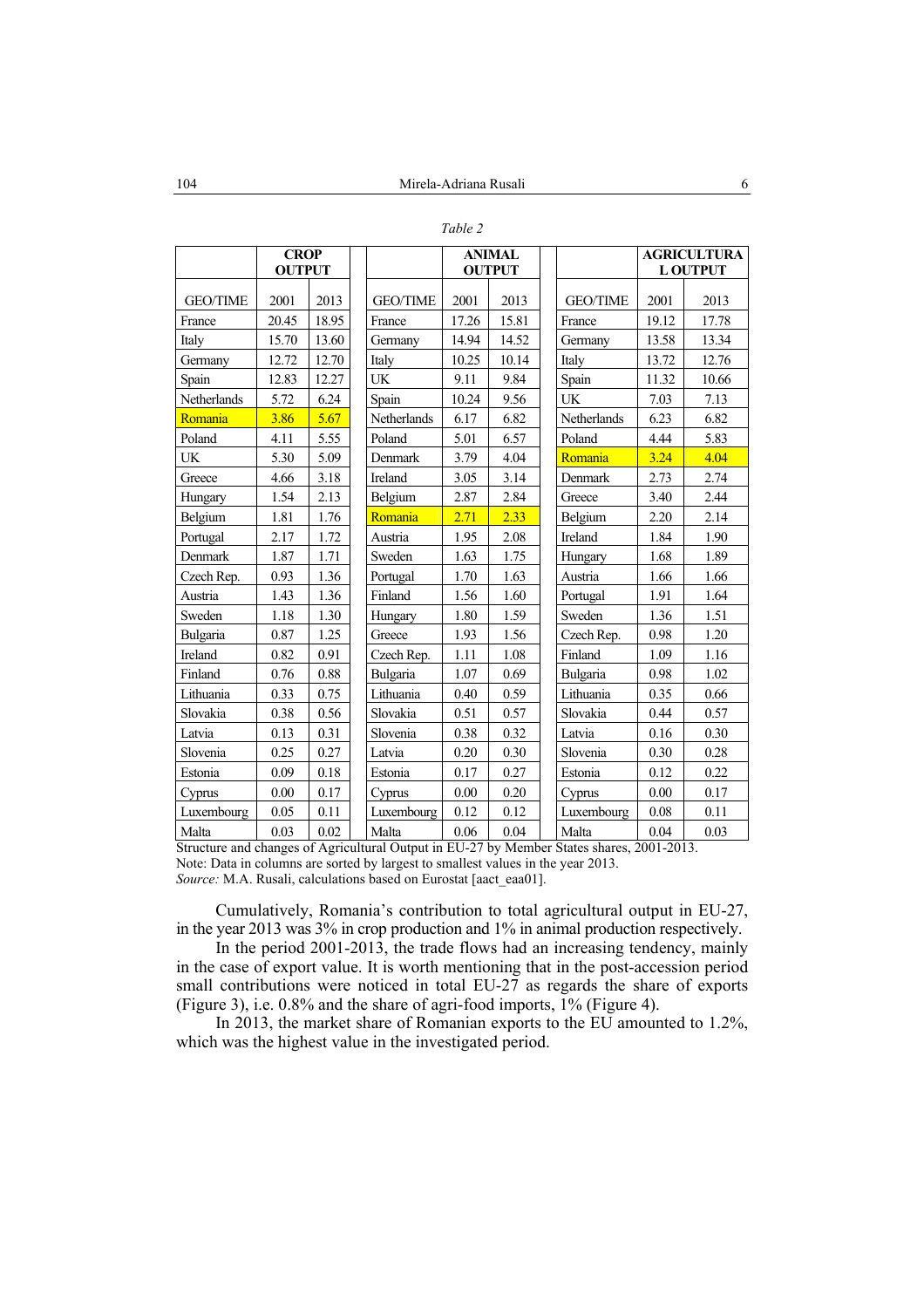

*Source*: Processing of Eurostat data.





*Source:* Processing of Eurostat data.

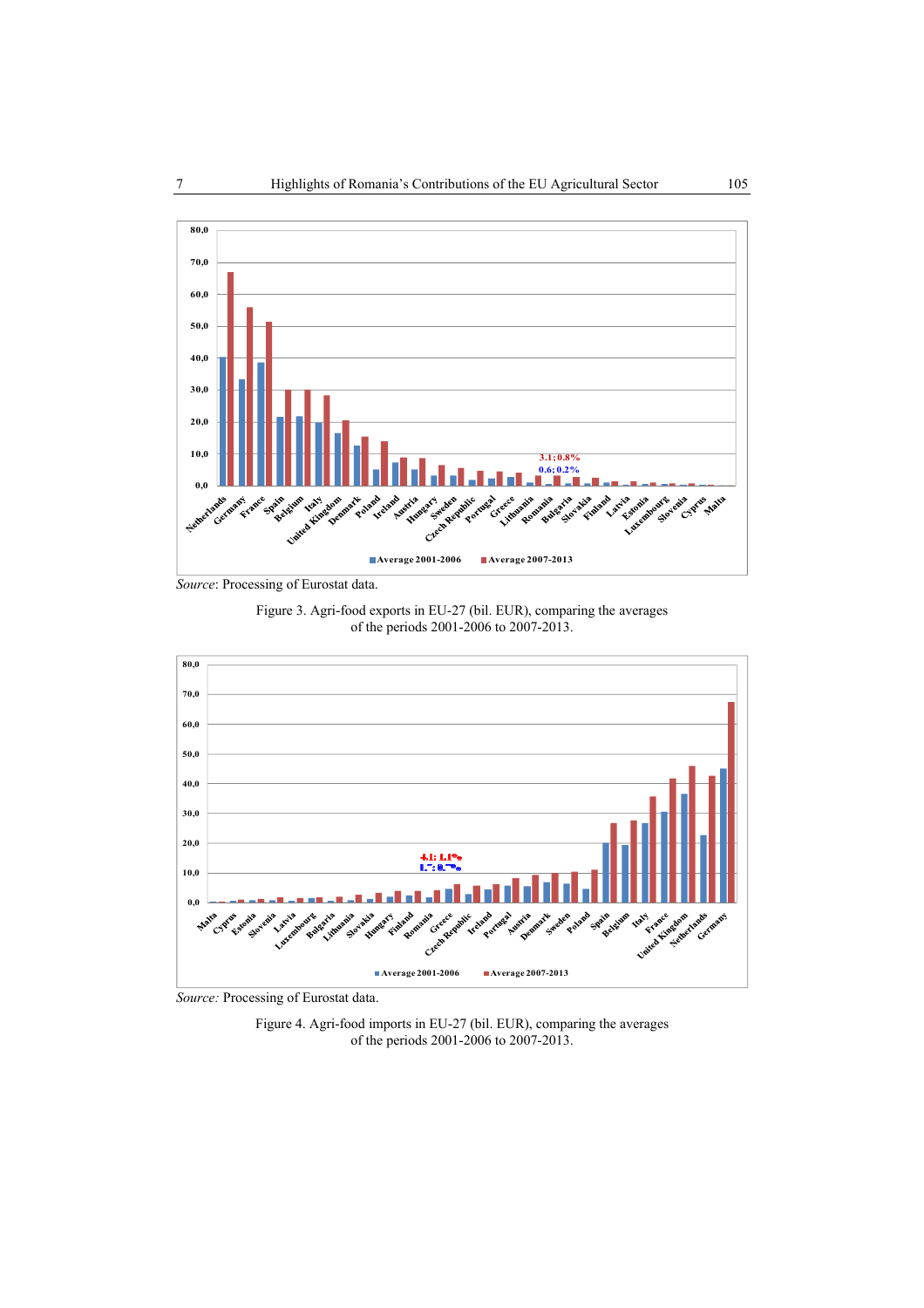At the same time, Romania's agri-food trade balance, having had significant deficits, of -1.1 billion EUR on the average in the period 2001-2006, and widened to -1.4 billion EUR in 2007-2013 (Figure 5), further evolved with a balancing tendency (Figure 6).



*Source:* Processing of Eurostat data.

Figure 5. Comparisons of the agri-food trade balance (million EUR) by EU-27 Member States, in the period 2001-2013.

In the period 2001-2013, Romania's total agri-food trade totaled 65 billion EUR, out of which 23% deficit, with exports increasing 11 times, while imports 4 times.

In 2013, the Romanian agri- food trade had a positive balance of 343 million EUR, a unique performance achieved in the last quarter century after the benchmark year 1989 when the agricultural sector supplied a net trade income of EUR 139 million.